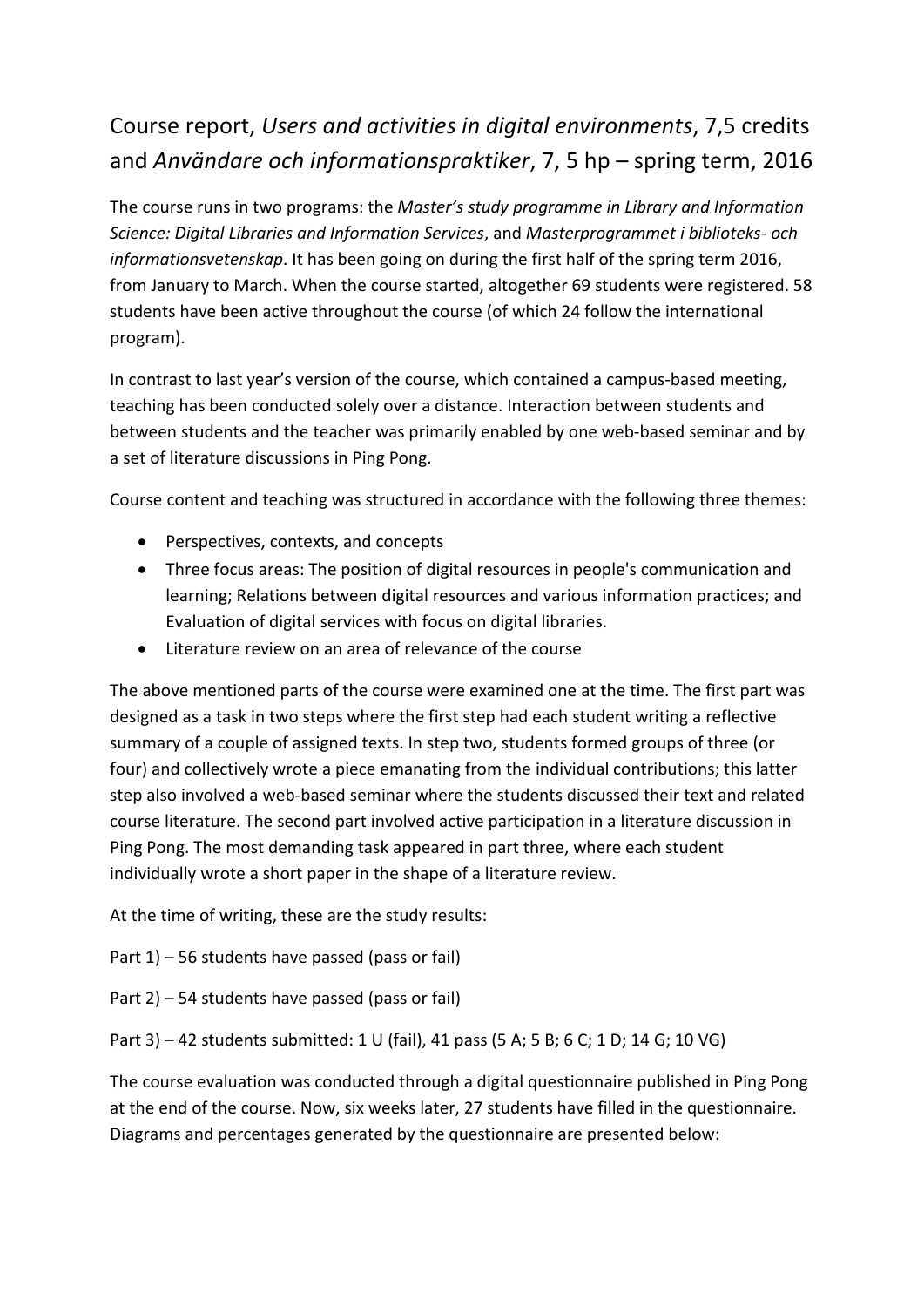1) According to the goals for this course the students should, after completion of the course, be able to:

• Account for the position of different digital resources in communication and learning processes

• Explain how people in various information practices seek and use information in physical and virtual environments, and of the basis of this understanding be able to plan for development of digital resources and services

• Identify, describe and analyse the potential of digital resources concerning their benefit for library users

• From a user perspective as well as professional perspective evaluate the quality and usability of digital services



| Number        |       | Distribution Answer choice |
|---------------|-------|----------------------------|
| $\mathbf{1}$  | 3,7%  | Strongly disagree          |
| $\Omega$      | 0%    | <b>Disagree</b>            |
| $\mathcal{L}$ | 7,4%  | Neutral                    |
| 17            | 63%   | Agree                      |
| 7             | 25,9% | Strongly agree             |

2) Teaching has been carried out through discussions in Ping Pong. The teaching has contributed to my learning and helped me reach the learning goals.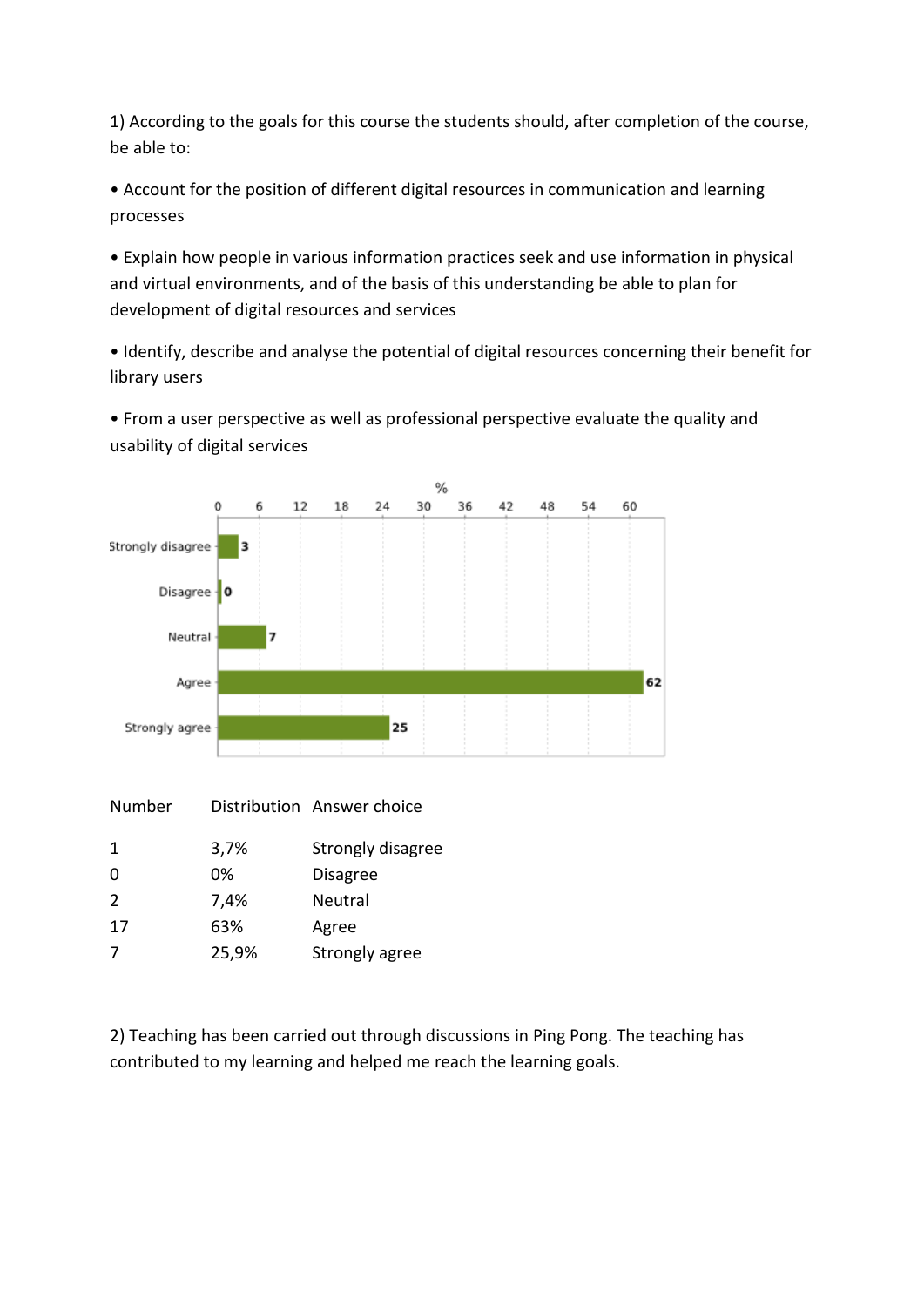

| Number |       | Distribution Answer choice |
|--------|-------|----------------------------|
| 0      | 0%    | Strongly disagree          |
| 1      | 3,7%  | <b>Disagree</b>            |
| 2      | 7,4%  | Neutral                    |
| 11     | 40,7% | Agree                      |
| 13     | 48,1% | Strongly agree             |
|        |       |                            |

## 3) The course literature has been helpful for my learning.



| Number   |       | Distribution Answer choice |
|----------|-------|----------------------------|
| $\Omega$ | 0%    | Strongly disagree          |
| 0        | 0%    | <b>Disagree</b>            |
| 4        | 14,8% | Neutral                    |
| 13       | 48,1% | Agree                      |
| 11       | 40,7% | Strongly agree             |
|          |       |                            |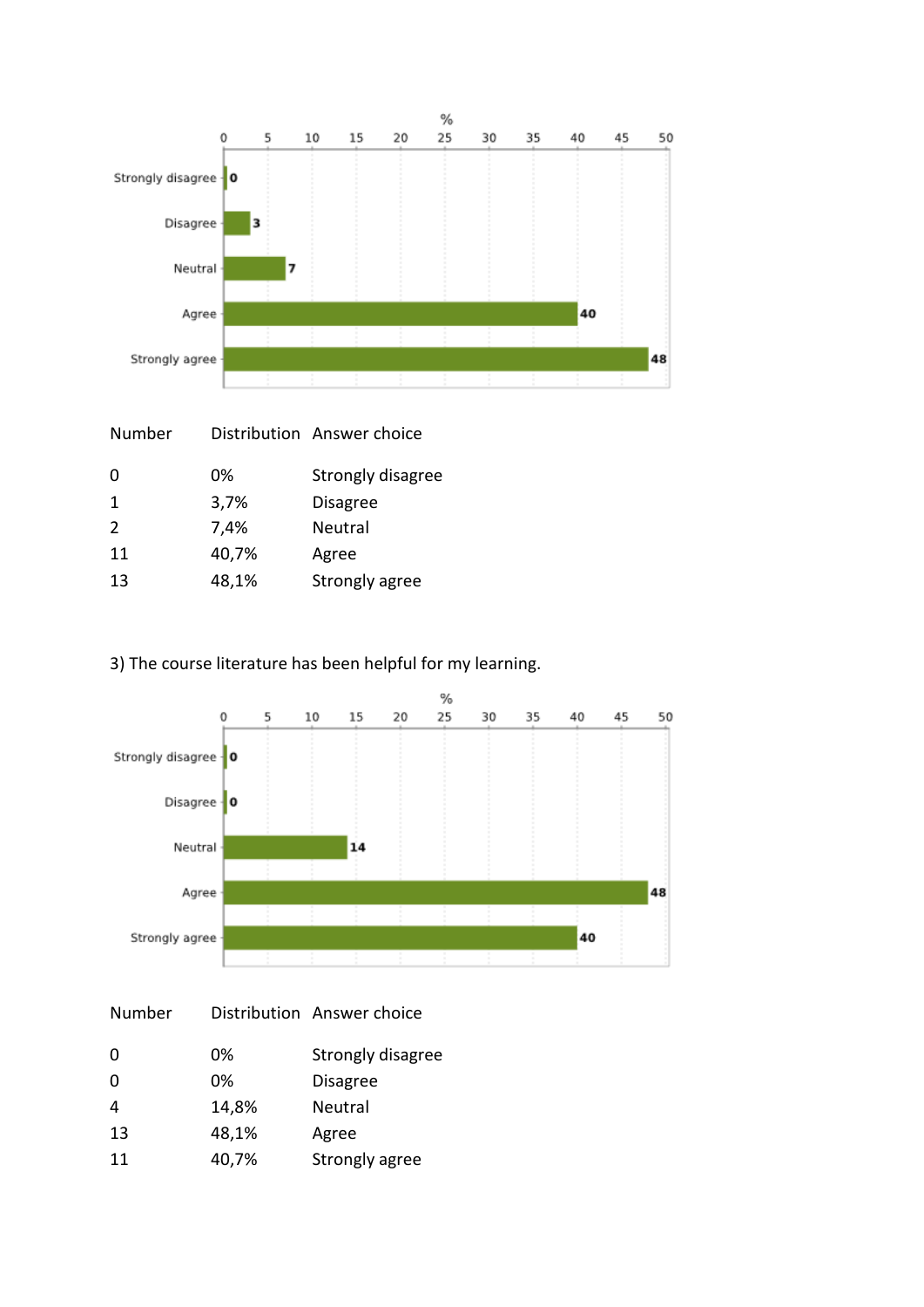

## 4) The teacher has been helpful and has contributed to my learning.

| Number       |       | Distribution Answer choice |
|--------------|-------|----------------------------|
| $\mathbf{1}$ | 3,7%  | Strongly disagree          |
| 0            | 0%    | <b>Disagree</b>            |
| 0            | 0%    | Neutral                    |
| 8            | 29,6% | Agree                      |
| 18           | 66,7% | Strongly agree             |
|              |       |                            |

5) There has been a clear connection between the course content and illustrative examples from the research field.



| Number |  | Distribution Answer choice |
|--------|--|----------------------------|
|--------|--|----------------------------|

|          | 3,7% | Strongly disagree |
|----------|------|-------------------|
| $\Omega$ | 0%   | <b>Disagree</b>   |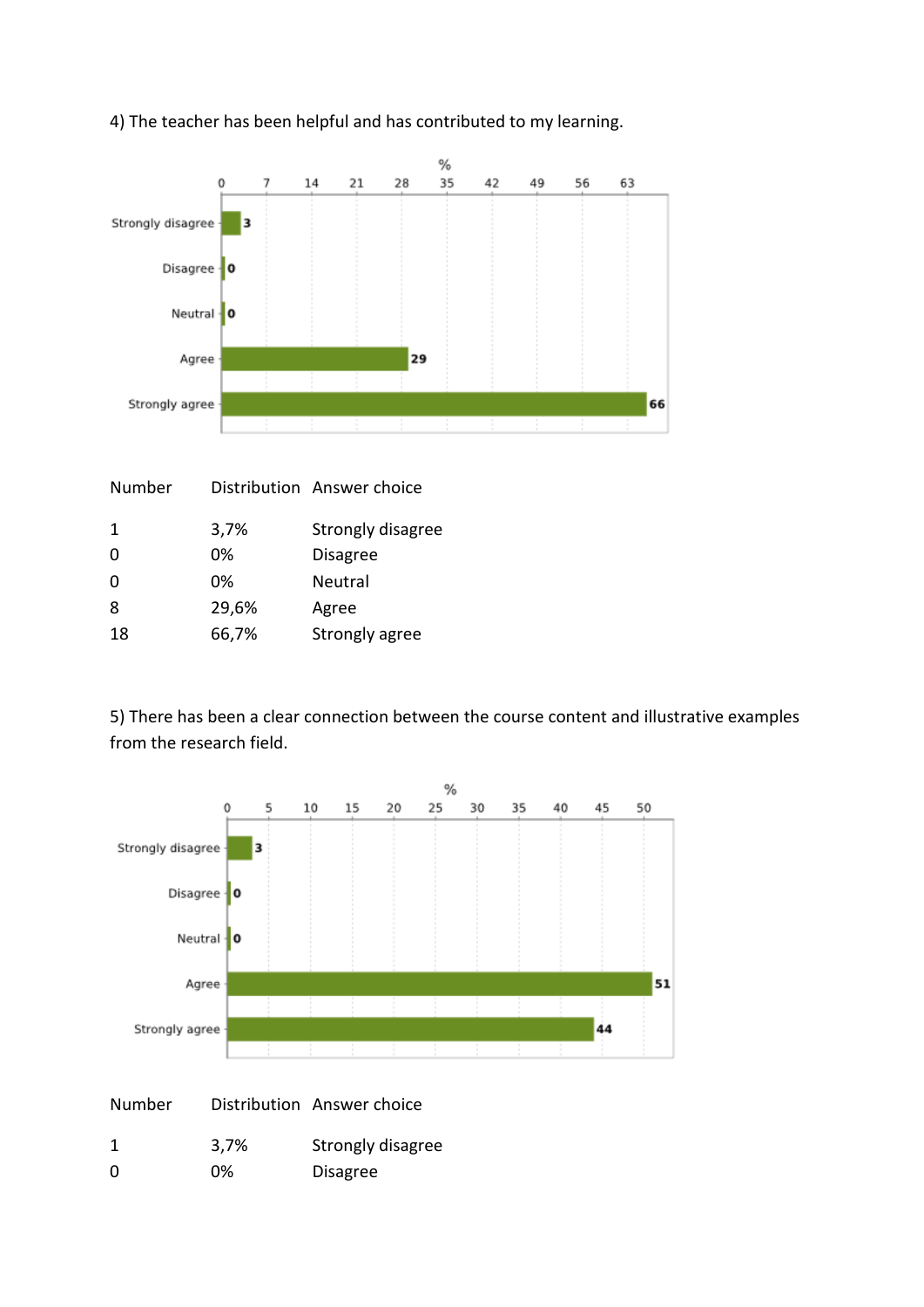| 0  | 0%    | <b>Neutral</b> |
|----|-------|----------------|
| 14 | 51,9% | Agree          |
| 12 | 44,4% | Strongly agree |



6) In average, how many hours per week have you used for course work?

| Number |       | Distribution Answer choice |
|--------|-------|----------------------------|
| 4      | 14,8% | $1 - 10$                   |
| 8      | 29,6% | 11-15                      |
| 7      | 25,9% | $16 - 20$                  |
| 7      | 25,9% | $21 - 30$                  |
| 1      | 3,7%  | More than 30               |
|        | 3,7%  | I don't know               |
|        |       |                            |

7) The workload has been evenly distributed over the course.

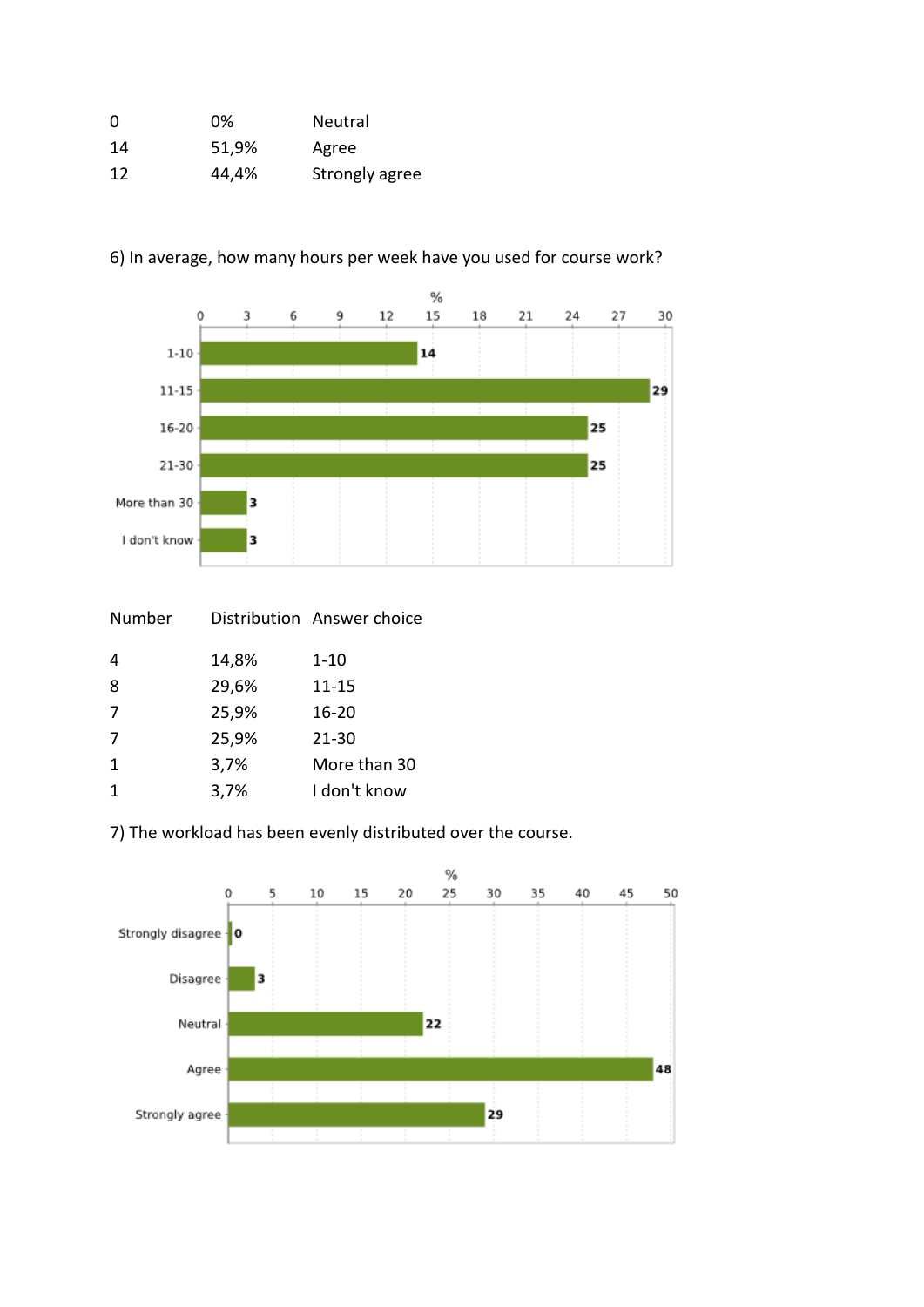| Number      |       | Distribution Answer choice |
|-------------|-------|----------------------------|
| 0           | 0%    | Strongly disagree          |
| $\mathbf 1$ | 3,7%  | <b>Disagree</b>            |
| 6           | 22,2% | <b>Neutral</b>             |
| 13          | 48,1% | Agree                      |
| 8           | 29,6% | Strongly agree             |

8) Examination has been conducted through written assignments, an online seminar, and a course paper. The assignments correspond well with the course goals.



| 1  | 3,7%  | Strongly disagree |
|----|-------|-------------------|
| 0  | 0%    | <b>Disagree</b>   |
| O  | 0%    | <b>Neutral</b>    |
| 16 | 59,3% | Agree             |
| 10 | 37%   | Strongly agree    |

Number Distribution Answer choice

9) I have read all or most of the course literature.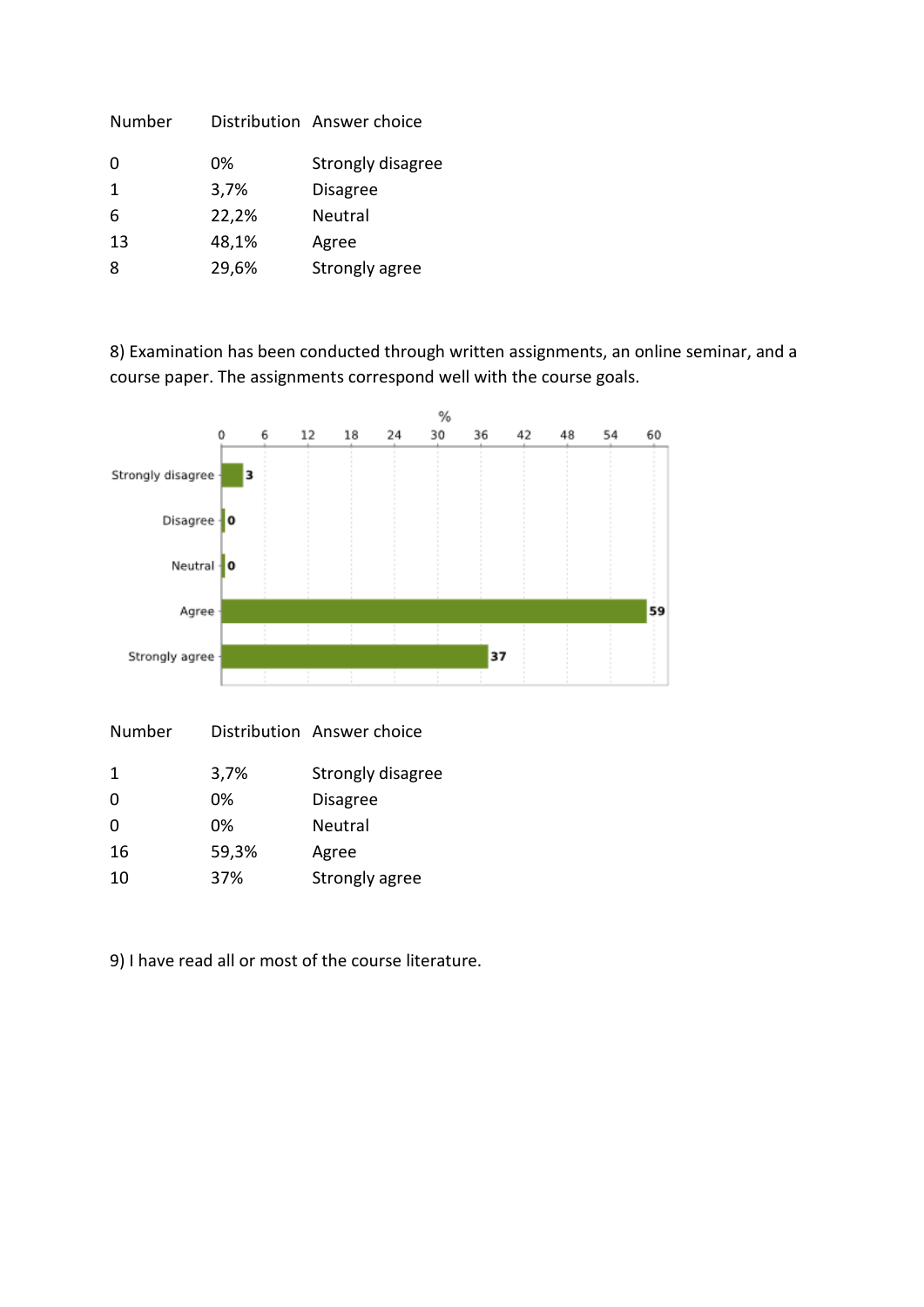

| Number       |       | Distribution Answer choice |
|--------------|-------|----------------------------|
| 0            | 0%    | Strongly disagree          |
| 3            | 11,1% | <b>Disagree</b>            |
| $\mathbf{1}$ | 3,7%  | Neutral                    |
| 12           | 44,4% | Agree                      |
| 14           | 51,9% | Strongly agree             |
|              |       |                            |

10) There is a clear connection between the course and the professional activities the course serves as a preparation for.



| Number   |       | Distribution Answer choice |
|----------|-------|----------------------------|
| $\Omega$ | 0%    | Strongly disagree          |
| $\Omega$ | 0%    | <b>Disagree</b>            |
| 3        | 11,1% | <b>Neutral</b>             |